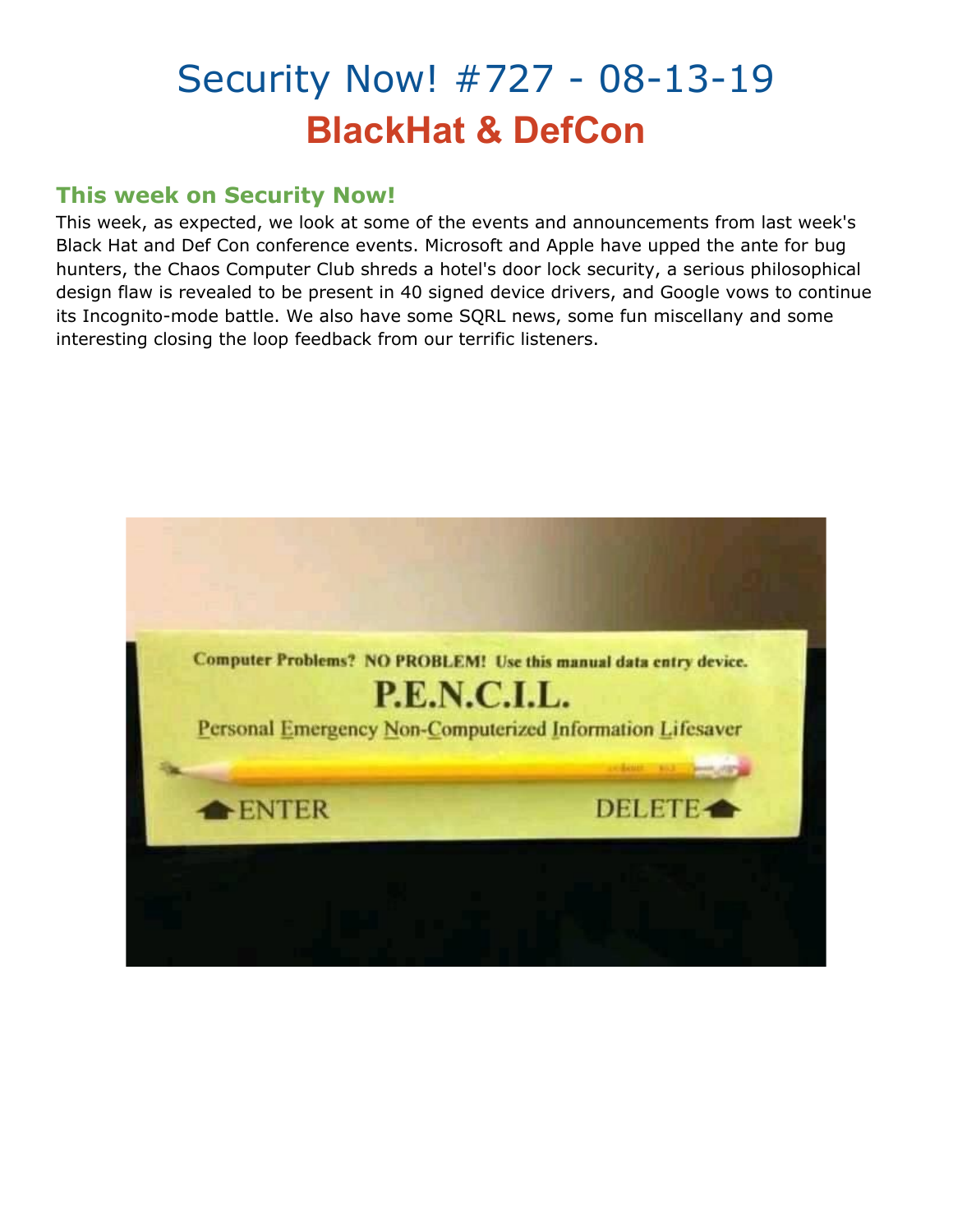# **Security News**

#### **BlackHat and DefCon LAS Vegas 2019**

This year's 23rd annual Black Hat Las Vegas keynote speech was delivered by Dino Dai Zovi, the mobile security lead at Square. Dino titled his keynote: "Start with Yes" and in it he discussed the ongoing transformation in security's role in the workplace. Threatpost wrote up a very nice and succinct summary of Dino's commentary, which I want to share with our listeners since it's a perfect introduction to this year's Black Hat:

Taking as a first principle the idea that security teams now have the ear of company boards and the C-suite, the challenge becomes figuring out how to communicate most effectively within this newly collaborative environment, and how to have the most impact organizationally.

One of the first things to do is to realize that in today's software-centric world, where internal teams rely on software-as-a-service and the cloud for core missions, and where DevOps is becoming the norm, security must become a shared responsibility and resource. Thus, listening to the "asks" from different division leaders in terms of building security processes that don't cause friction is in many ways Job 1 for dedicated security personnel.

Dino said: "Saying 'yes' keeps the conversation going, keeps it collaborative and constructive, and opens the door for real change and real impact."

Digging beyond this umbrella idea, Dino highlighted three transformational principles for boosting the impact of security within organizations. First, Work backward from the job to be done. Second, Seek and apply leverage, develop feedback loops and scale with software automation. And Third, Understand that culture trumps strategy and tactics, every time.

*Regarding working backwards from the job…* Job theory says that a job is both a function but also represents emotional context. He used the example of milkshake research at McDonalds. Market researchers found that most milkshakes were sold before 8:30 a.m., often as the only item, and via the drive through. In asking buyers what their motivation was, it turns out that they wanted something that would be easy to eat and would occupy a long commute.

Dino said: "So the job the milkshake was doing wasn't solving hunger, it's alleviating boredom on a long commute. Similarly, security teams need to determine what the job is to be done. Talk to internal teams, try to understand their struggles, what are they setting out to do, what adds friction and what makes things easier. When and why do they interact with security?"

In understanding what their "hiring" criteria is for a security solution (as well as the "firing criteria') – it becomes possible to build agile way for the need at hand rather than spending time overlaying security principles that may or may not be useful, adopted or practical.

*To seek and apply leverage…* Dino touched on the idea of how to have the most impact with limited resources. Taking Archimedes' classic idea of using a lever as a force multiplier to lift an object much larger than oneself, it's possible to see this play out in security, with automation as the lever.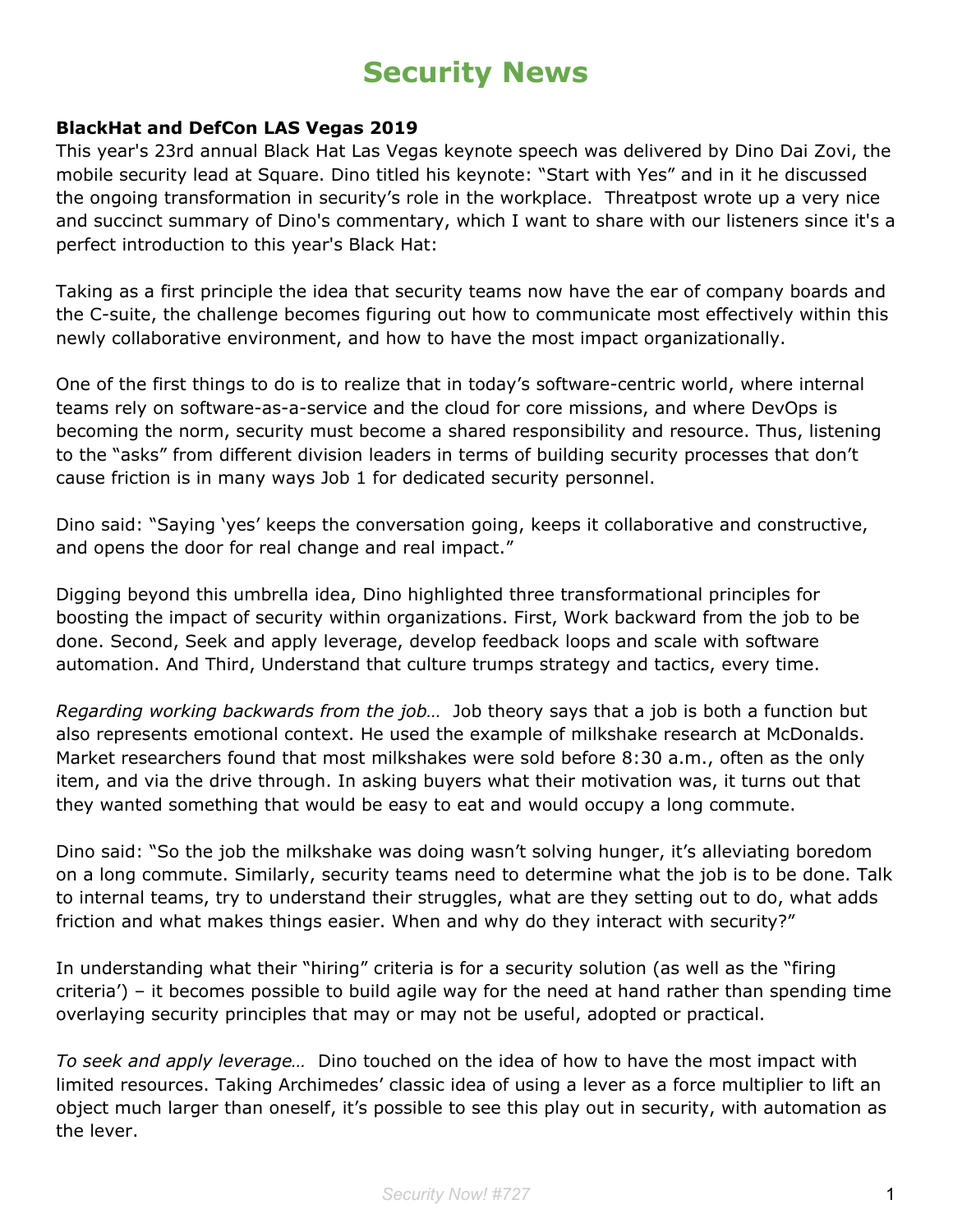For example, "Security is still a small community, and the problems that we tackle can be huge, using fuzzing for finding vulnerabilities as an example of scaling security's effectiveness via automation. We must work smarter, not just harder, through better software and better automation."

Stressing the importance of having automated feedback loops, he said: "We have to build them explicitly. And, the tighter feedback loop wins. We have to build security services for observability, so you can understand if the protections are working and also perform anomaly detection. We have to be able to identify attackers when they're probing, learning, attacking and succeeding."

#### *And as for Culture, Strategy & Tactics...*

Culture is of course the term for what companies value and promote, and how its employees interact and communicate. Without a cultural shift towards embracing security, the technical aspects will fail despite best-laid plans.

Dino explained: "We in security are not outsiders anymore; we're inside communities and companies. Now we need to use that access to improve things."

Dino noted that making security a shared issue can go a long way to creating a safer organization. For instance, at Square, security engineers have to write code like everyone else.

"This created a cultural change – there's a lot more collaboration and empathy for how people are operating," Dai Zovi said. "A software engineering team would write security features, then actively go to the security team to talk about it and for advice. We want to develop generative cultures, where risk is shared. It's everyone's concern. If you build security responsibility into every team, you can scale much more powerfully than if security is only the security staff's responsibility."

This involves implementing a blame-free post-mortem process when it comes to responding to an anomaly or a vulnerability report.

Dino said: "Turn these events into inquiries where you focus on getting at the root causes of the problems."

In the end, security teams should see themselves as an extension of internal teams, not a division apart.

He said: "Instead of saying no, start with yes and here's how we can help. It's all about cultivating empathy. It's something you practice and grow. This is the way we meet the challenge of leveling up on security."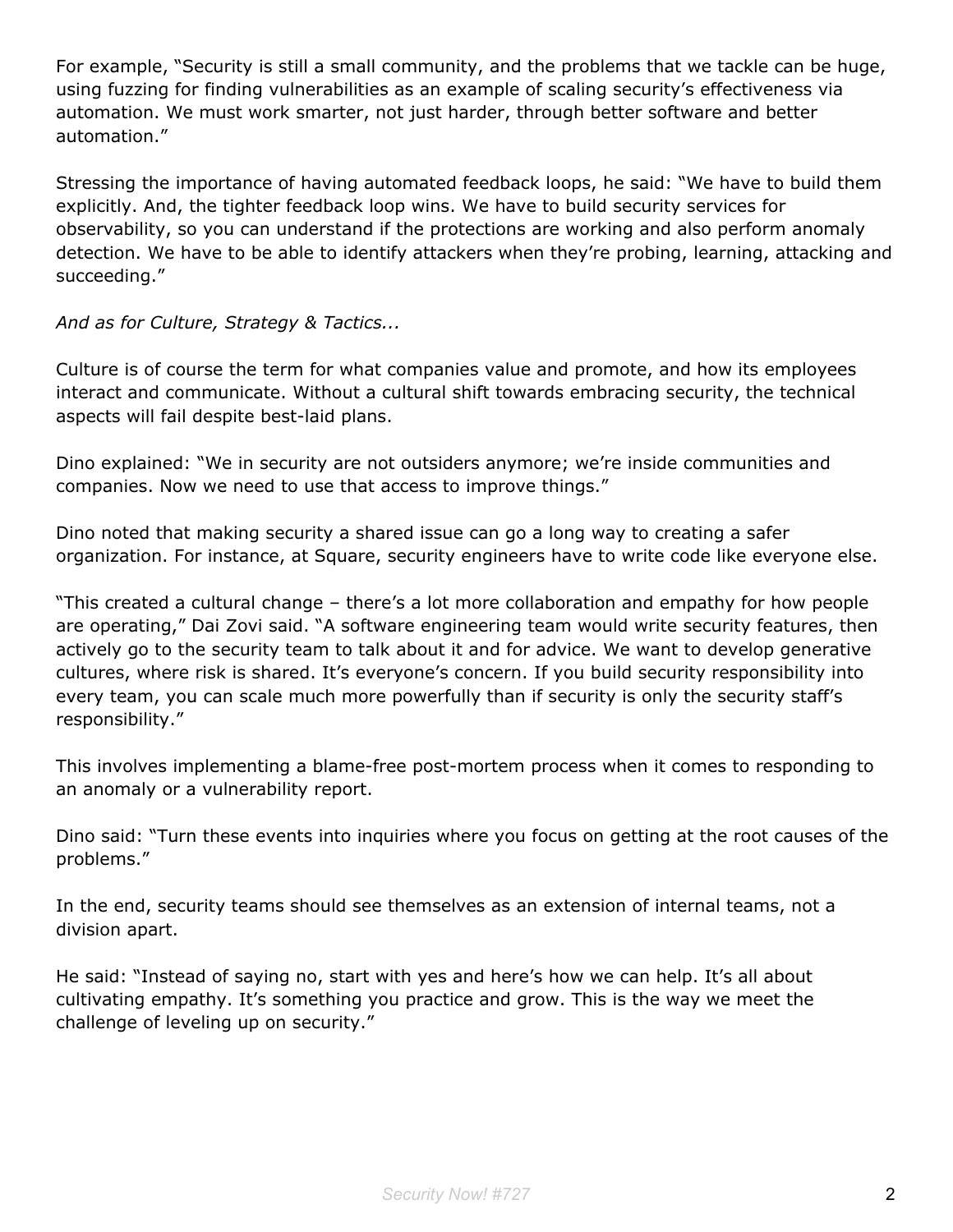#### **Microsoft dangles \$300,000 for Azure hacks at BlackHat...**

Hoping to benignly discover unknown bugs lurking in its Azure cloud platform, at Black Hat Microsoft announced that it will be offering bounties of up to \$300,000 for researchers who launch successful test exploits against the platform.

In order to support this effort in a customer-safe fashion, Microsoft has launched a dedicated Azure cloud host testing environment, called the Azure Security Lab (ASL). The ASL program allows security researchers to test attacks on infrastructure-as-a-service (IaaS) scenarios without impacting customers. These hosts are isolated from the Azure production environments that customers use, meaning that researchers will have more flexibility to research and test live exploits.

Microsoft's Kymberlee Price, the principal security program manager for the Microsoft Community and Partner Engagement Programs wrote in a blog post last week: "The isolation of the Azure Security Lab allows us offer something new: Researchers can not only research vulnerabilities in Azure, they can attempt to exploit them. To make it easier for security researchers to confidently and aggressively test Azure, we are inviting a select group of talented individuals to come and do their worst to emulate criminal hackers in a customer-safe cloud environment called the Azure Security Lab."

Researchers with access to the Azure Security Lab may also attempt scenario-based challenges with top awards of \$300,000. Starting yesterday, researchers can apply for this access at Microsoft's website.

And, on top of the ASL announcement, Microsoft announced that it is doubling its bug-bounty rewards for researchers who discover Azure vulnerabilities. At the start of this year, Microsoft launched a bug-bounty program designed to find flaws in Azure DevOps with top rewards of up to \$20,000. Now that \$20,000 is being doubled to \$40,000. For those who are not aware, "Azure DevOps" is a cloud service launched in 2018 that enables collaboration on code development across the breadth of a development lifecycle. The two in-scope services for the bounty program include Azure DevOps Services (formerly Visual Studio Team Services) and the latest publicly available versions of Azure DevOps Server and Team Foundation Server.

And Microsoft has quietly been paying out some nice hefty rewards. Microsoft said that it has paid out \$4.4 million dollars in bounty rewards over the past 12 months across various programs.

Last month Microsoft initiated a bug-bounty program, offering payouts as high as \$100,000 for the discovery of holes in identity services and implementations of the OpenID standard. These include Microsoft Account and Azure Active Directory, which offer identity and access capabilities for both consumer and enterprise applications – as well as its OpenID authentication protocol. For a company with the cash and resources of Microsoft, spending their money like this really does make sense.

And back last March, inspired by the Meltdown and Spectre flaws, Microsoft started another new bug bounty program targeting speculative execution side-channel vulnerabilities. We talked about this at the time, noting that it's a limited time program operating only through the end of the year and offering up to \$250,000 for identifying new categories of speculative execution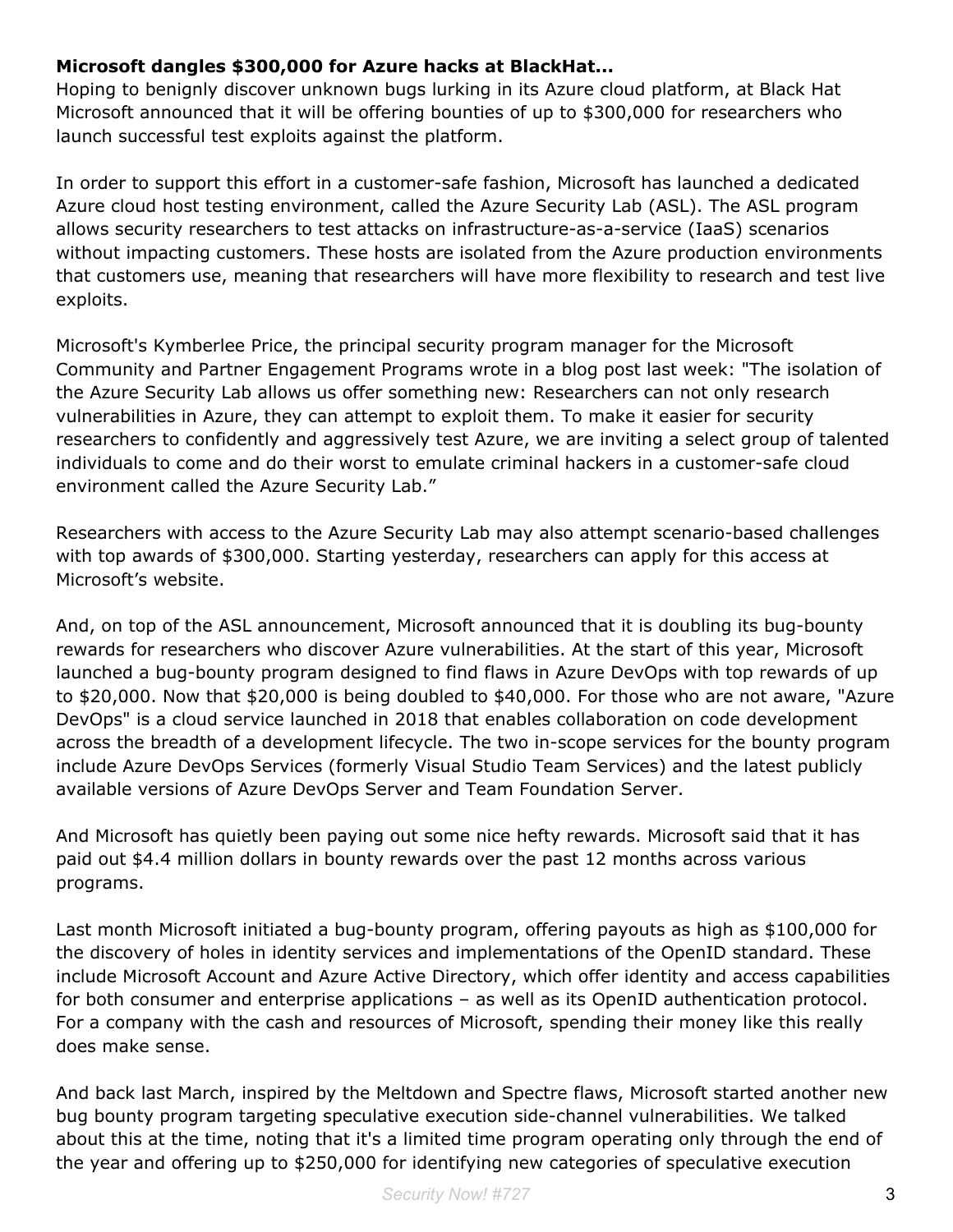attacks that Microsoft and other industry partners are not yet aware of.

And, in keeping with doing this the right way, on Monday Microsoft also implemented explicit safe harbor terms and conditions which clearly outline how researchers, acting in good faith, can safely report bugs without facing legal repercussions. This is something that ought to be codified into law for the benefit of our cyber future.

Kymberlee Price wrote: "Microsoft is committed to ensuring our cloud is secure from modern threats. We built Azure with security in mind from the beginning, and work to help customers secure their Azure cloud environment with products such as Azure Sentinel and Azure Security Center. And if a situation arises, our Cloud Defense Operation Center (CDOC) and security teams work around the clock to identify, analyze and respond to threats in real time."

#### **Hotel Chaos from Germany's Chaos Computer Club**

The latest trend in high-end hotel door keying is known as "Mobile Keys" -- "Mobile" as in "Mobile Phone."

Check out this website: <https://www.openkey.co/>

#### **"Universal Mobile Keyless Entry For Hotels Worldwide"**

Improve guest reviews and gain competitive advantage with the latest hotel technology.

#### The Industry Standard For Hospitality Technology

The mobile revolution is here. Guests want to use their smartphones to control every aspect of their stay – and the major hotel chains around the world are responding. Keyless entry, mobile check-in and check-out equal a quantum leap for the guest experience. OpenKey makes delivering on guest expectations simple, fast and affordable.

- Step 1: Reservation confirmation email sent 24 hours prior to arrival contains mobile key info and download link
- Step 2: Guest downloads app and registers with name and mobile number
- Step 3: Guest can check-in via mobile, at kiosk or at front desk. Mobile key is sent upon Check-In
- Step 4: Guest uses smartphone to access their room with the tap of a key button

Unfortunately, the guys at BlackHat demonstrated Step 5: "Bad guys can waltz into any locked hotel room they choose."

So, yeah... It sounds really great. It reduces check-in friction. What with such a slick website you just KNOW it must be super-secure! But probably not too surprising by now, it's not.

The reporting reads: Researchers developed an exploit that allowed them to perform an array of malicious functions against these so called "mobile keys". A vulnerability in a popular IoT lock key – used chiefly by a high-end hotel in Europe – allowed researchers to break into hotel rooms. The locks in question are dubbed "mobile keys" because of their reliance on mobile phones as opposed to card-based access such as those based on mag-strips and RFID.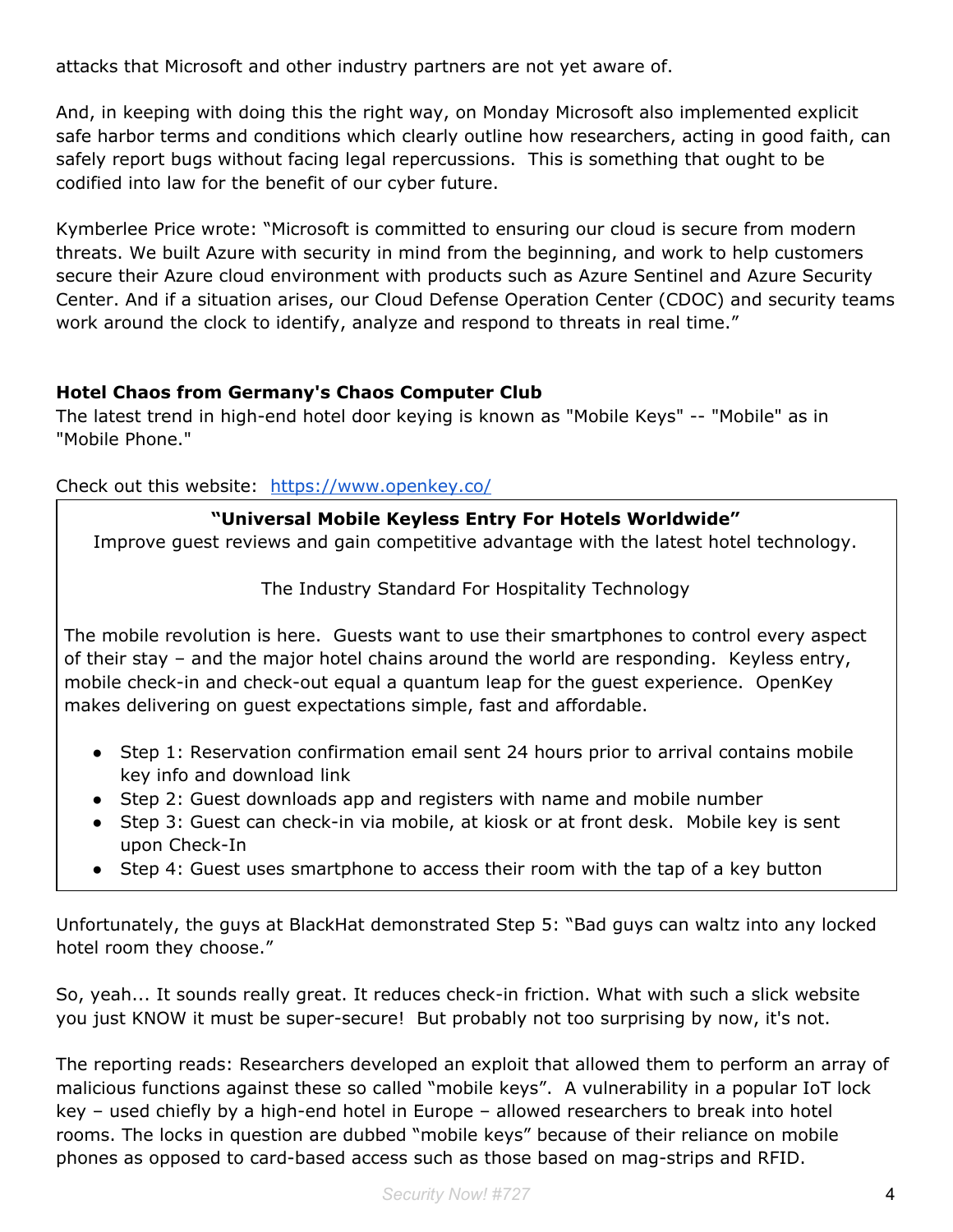Researchers at Black Hat USA 2019 showcased how they were able to circumvent an Internet of Things connected key system utilized by an unnamed European hotel. The name of the hotel and specific IoT lock system was not identified for safety reasons, as the locks are still deployed in the hotel.

The researchers explained: "We went to do the one thing a mobile hotel key is supposed to prevent: wirelessly sniff someone entering his room – or just unlocking the elevator – and then reconstruct the needed data to open the door with any BTLE enabled PC or even a Raspberry Pi."

Okay, so… without knowing ANY of the details, this is ridiculously horrific because it is such a trivial problem to solve with a proper design. At its root, from what we know, we're talking about a classic replay attack. All that's needed to prevent this is for the door, when challenged to unlock, to provide a nonce for the phone to sign and return. The door contains a software ratchet. This is a counter which feeds a secretly-keyed AES symmetric cipher. Each door lock is configured with its own secret key which is never exposed. The AES cipher which encrypts a counter, produces a public elliptic key which is used to verify signatures. So the door lock first checks the key that it is currently valid for and has been using. If that fails, it checks ahead to the next public key to see whether that one can verify the returned signature. If not, it ignores the request. But if the next key does successfully verify the request's signature it makes the next key permanent, ratcheting forward and forgetting the previous no-longer-valid key. This means that the door locks do not need to communicate with the hotel. Each door lock is able to operate autonomously with its own secret key which determines the sequence of its public keys. The hotel system knows each room's secret key so it's able to issue the proper private signing key to each guest for the proper room. If that system is designed correctly, no one with a copy of the Mobile Key software, and the ability to eavesdrop on the conversation, is able to gain any advantage from doing so. This is Crypto 101.

And this is what I mean when I say that our modern cryptographic tools are so cool and can provide so much nifty functionality. And it's all available for free in the well-tested and audited LibSodium library on Github.

#### **Meanwhile, a presentation during Def Con last Saturday generated tech press headlines including:**

*"Driver Disaster: Over 40 Signed Drivers Can't Pass Security Muster" "Researchers find security flaws in 40 kernel drivers from 20 vendors"* and *"Over 40 Drivers Could Let Hackers Install Persistent Backdoor On Windows PCs"*

And when you stop to think about it, this just makes sense. Device drivers occupy a sort of security loophole in our sytstems today. They are not the primary OS, so they don't get the scrutiny that the OS gets. They are provided by random 3rd parties who probably have the best intentions, but they are likely operating under pressure to ship and their focus is on the driver working and being stable, not on it being bulletproof against direct attack. And, finally, they often run down in the kernel alongside the OS with direct access to the system's hardware and the high privileges that such access requires. So... Yeah... This was sort of inevitable.

In ZDNet's words...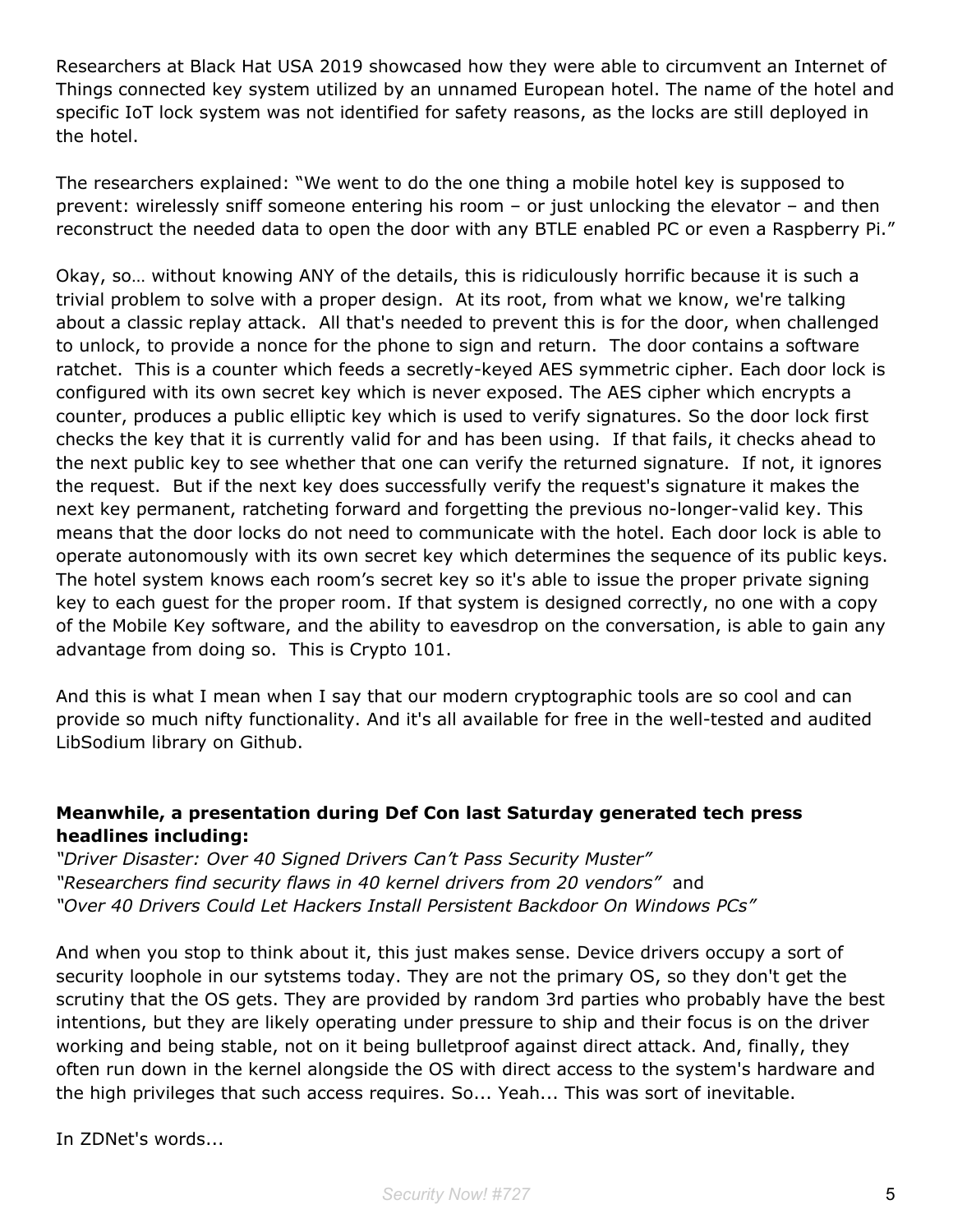At the DEF CON 27 security conference today in Las Vegas, security researchers from Eclypsium gave a talk about common design flaws they found in more than 40 kernel drivers from 20 different hardware vendors.

The common design flaws is that low-privileged applications can use legitimate driver functions to execute malicious actions in the most sensitive areas of the Windows operating system, such as the Windows kernel.

Mickey Shkatov, Principal Researcher at Eclypsium told ZDNet in an email earlier this week: "There are a number of hardware resources that are normally only accessible by privileged software such as the Windows kernel and need to be protected from malicious read/write from userspace applications. The design flaw surfaces when signed drivers provide functionality which can be misused by userspace applications to perform arbitrary read/write of these sensitive resources without any restriction or checks from Microsoft."

Shkatov blames the issues he discovered on bad coding practices, which don't take security into account: "This is a common software design anti-pattern where, rather than making the driver only perform specific tasks, it's written in a flexible way to just perform arbitrary actions on behalf of userspace."

[[ Okay... That's even WAY worse than I was expecting. This means that the driver is an interpreter that takes commands from userland and follows them. Unbelievable. ]]

Mickey explains: "It's easier to develop software by structuring drivers and applications this way, but it opens the system up for exploitation."

[[ Amen to that! ]]

Shkatov said his company has notified each of the hardware vendors that were shipping drivers that allow userspace apps to run kernel code. Vendors who issued updates are listed below.

- American Megatrends International (AMI)
- ASRock
- ASUSTeK Computer
- ATI Technologies (AMD)
- Biostar
- EVGA
- Getac
- GIGABYTE
- Huawei
- Insyde
- Intel
- Micro-Star International (MSI)
- NVIDIA
- Phoenix Technologies
- Realtek Semiconductor
- SuperMicro
- Toshiba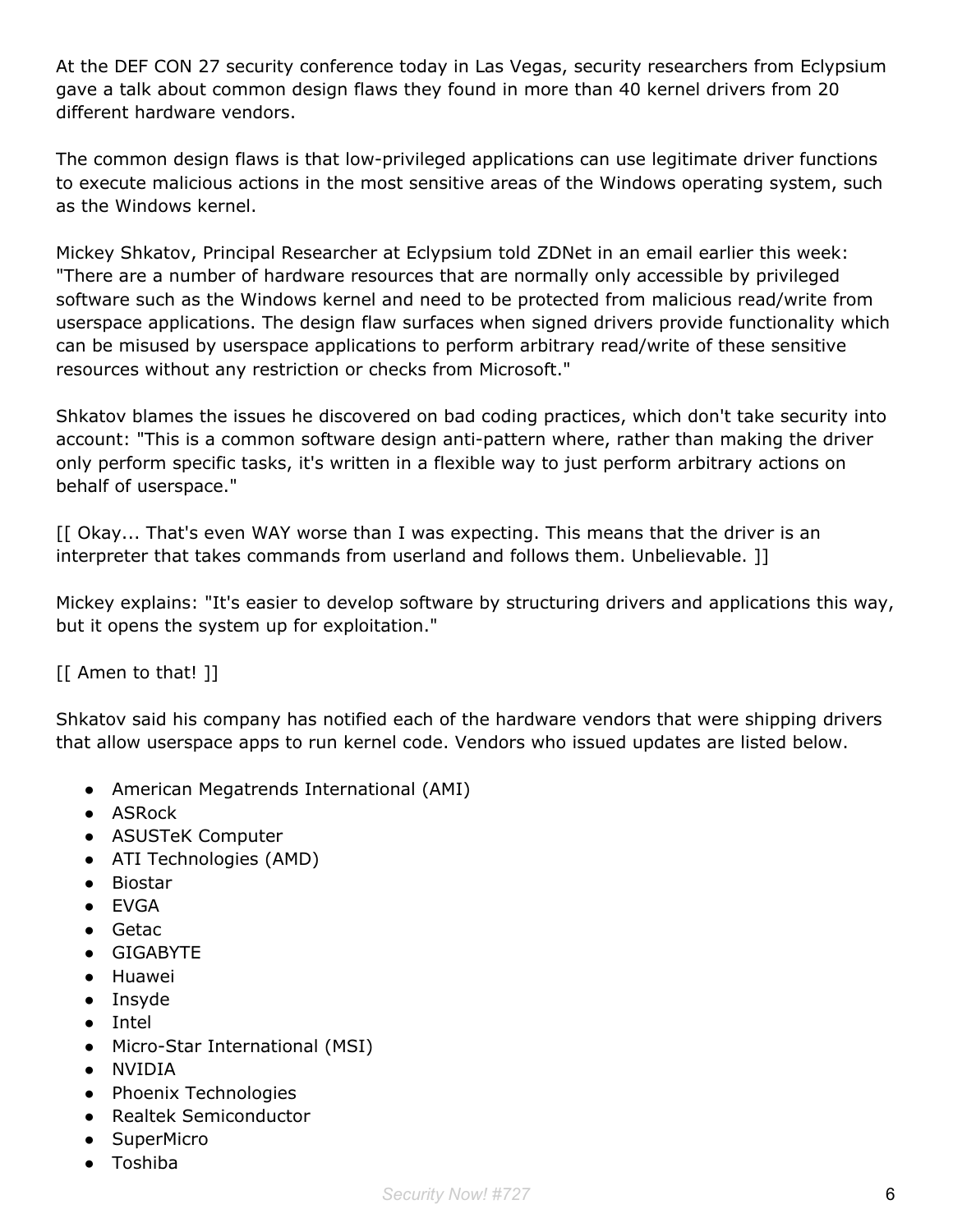"Some vendors, like Intel and Huawei, have already issued updates. Some which are IBVs [independent BIOS vendors] like Phoenix and Insyde are releasing their updates to their customer OEMs," Shkatov told ZDNet.

Mickey said he did not name all the impacted vendors, though, as some "needed extra time due to special circumstances" and future fixes and advisories will be released in the future.

He said he plans to publish the list of affected drivers and their hashes on GitHub, after the talk so users and administrators can block the affected drivers.

In addition, Shaktov said Microsoft will be using its HVCI (Hypervisor-enforced Code Integrity) capability to blacklist drivers that are reported to them.

However, Shaktov said that the HVCI feature is only supported on 7th gen Intel CPUs and onwards. Manual intervention will be needed on older systems, and even on newer Intel CPUs where HVCI can't be enabled.

"In order to exploit vulnerable drivers, an attacker would need to have already compromised the computer," Microsoft said in a statement. "To help mitigate this class of issues, Microsoft recommends that customers use Windows Defender Application Control to block known vulnerable software and drivers. Customers can further protect themselves by turning on memory integrity for capable devices in Windows Security. Microsoft works diligently with industry partners to address to privately disclose vulnerabilities and work together to help protect customers."

[[ Nice try, Microsoft... but that's just a bunch of CYA nonsense. ]]

The day after their talk, so Sunday, the Eclypsium guys published additional details in what has got to be one of the best titled blog postings in recent times:

<https://eclypsium.com/2019/08/10/screwed-drivers-signed-sealed-delivered/> <https://eclypsium.com/wp-content/uploads/2019/08/Screwed-Drivers.pdf>



### **"Screwed Drivers – Signed, Sealed, Delivered"**

*Security Now! #727* 7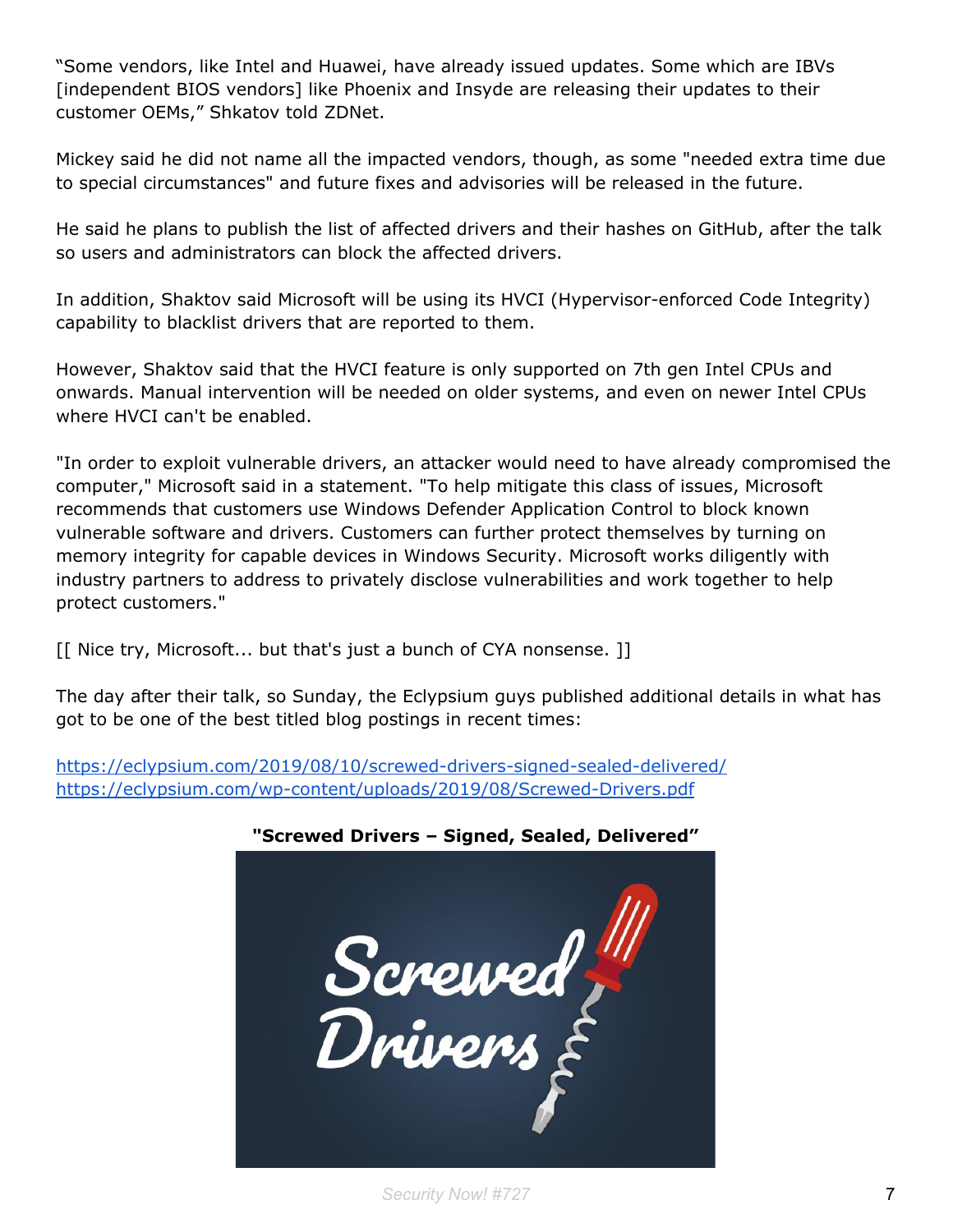#### **Google's battle to allow its Incognito users Incognito'ness to be Incognito…**



As we know, Chrome's release 76 was intended to close a loophole that various commercial paywalled websites were using to detect when their visitors were viewing the site through their web browser's incognito mode.

Incognito detection had been implemented because Incognito mode inherently flushed the simple-minded cookie histories that were being used to permit a paywall access compromise and tease where a limited number of pages **could** be viewed before the site's paywall would slam shut to block further access.

The understandable feeling was that if a visitor wished to be Incognito when surfing the web they should have that right, and that should also extend to include the fact that they were choosing to be Incognito in the first place. Prior to Chrome's release 76, Incognito mode simply disabled the JavaScript FileSystem API. Since this was trivial for a site's scripting to detect, Incognito-mode visitors were blocked from having **any** access. So it was, essentially: "Let us store our crap on your computer or you don't get to see any of our site."

What Chrome 76 **now** does is implement a RAM-based FileSystem API so that the file system appears to work, but it's volatile and won't store anything permanently.

So we know what happened next, right? A RAM-based file system won't behave exactly like a non-volatile file system, which makes it detectable. And, yes, some sites such as The New York Times immediately adapted their code to do just that.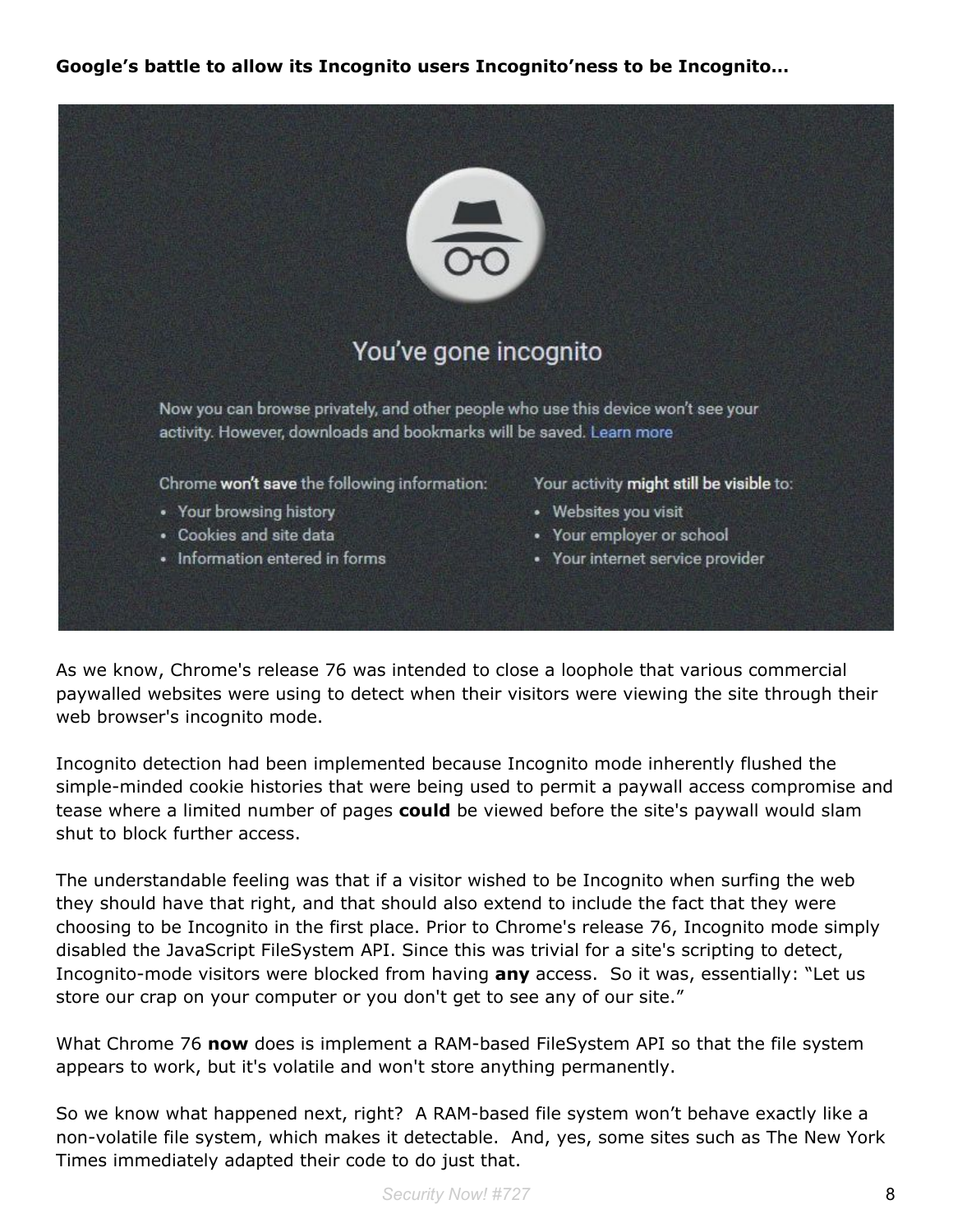Chrome's filesystem API presents a smaller maximum file system size of just 120MB. This is not seen when the browser is NOT in Incognito mode. And writes to RAM present a consistent timing compared to writes to physical media where timing will vary. Both of these Incognito detection bypass bypasses have been demonstrated and, as I mentioned, they have been found to be used in the wild.

```
\boxed{4} index.js
              privateBrowsingDetect.js ×
 1 /* eslint-disable consistent-return */
 3 let on;
 4 let off;
 店
 6/*** Ouota for an incognito Chrome window is a fraction (10%) of the device memory with an upper Limit of 120MB.
 7.
 B* More info: https://mishravikas.com/articles/2019-07/bypassing-anti-incognito-detection-google-chrome.html
   \ast/
 \Omega10 export const INCOG_MAX_QUOTA = 120;
11 export const MB IN BYTES = 2 ** 20;
12
```
*A snippet of updated Incognito-detection code from The New York Times.*

Bleeping Computer reached out to Google to inquire about these two new Incognito detection methods. They were told that Google stands by their previous statement and position that they will <quote> "work to remedy any other current or future means of Incognito Mode detection."

<sigh> So we have another new cat & mouse game. And this is dumb, since this is a game that Chrome can and will ultimately win. Chrome can trivially simulate the varying timing of reads from and writes to volatile media, and they can remove the declared RAM-based file system size limitation.

As Google said, if sites wish to be paywalled they should require all visitors to create an account. Once that account is created, then some free access could be metered out under the site's control. But since visitors could still create throwaway accounts, a credit card or other payment means would also be needed to provide an anchor for the user's identity. And all of this would clearly reduce the site's traffic, since many users would choose to go elsewhere rather than to create yet one more account somewhere. And it would also mean that no one could use the site without at least creating a temporary account. This is all clearly a mess which arises from the fundamentally irresolvable conflict inherent in the goal of wanting to provide **some** access to visitors who wish to have complete anonymity.

So to Google I say "Bravo!" and to these websites I say "good luck with that."

#### **Once again, Microsoft ranks the industry's top bug hunters**

As has become something of a Black Hat tradition, Microsoft this year again announced the top security researchers and enterprise partners who responsibly discovered and disclosed the greatest number of vulnerability and zero-day reports affecting its software products. Many in the security industry now use this list as a guide to today's top bug hunters.

And, with good cause, security researchers who rank on the list often tout it as one of their highest career achievements... because there's a LOT of competition there.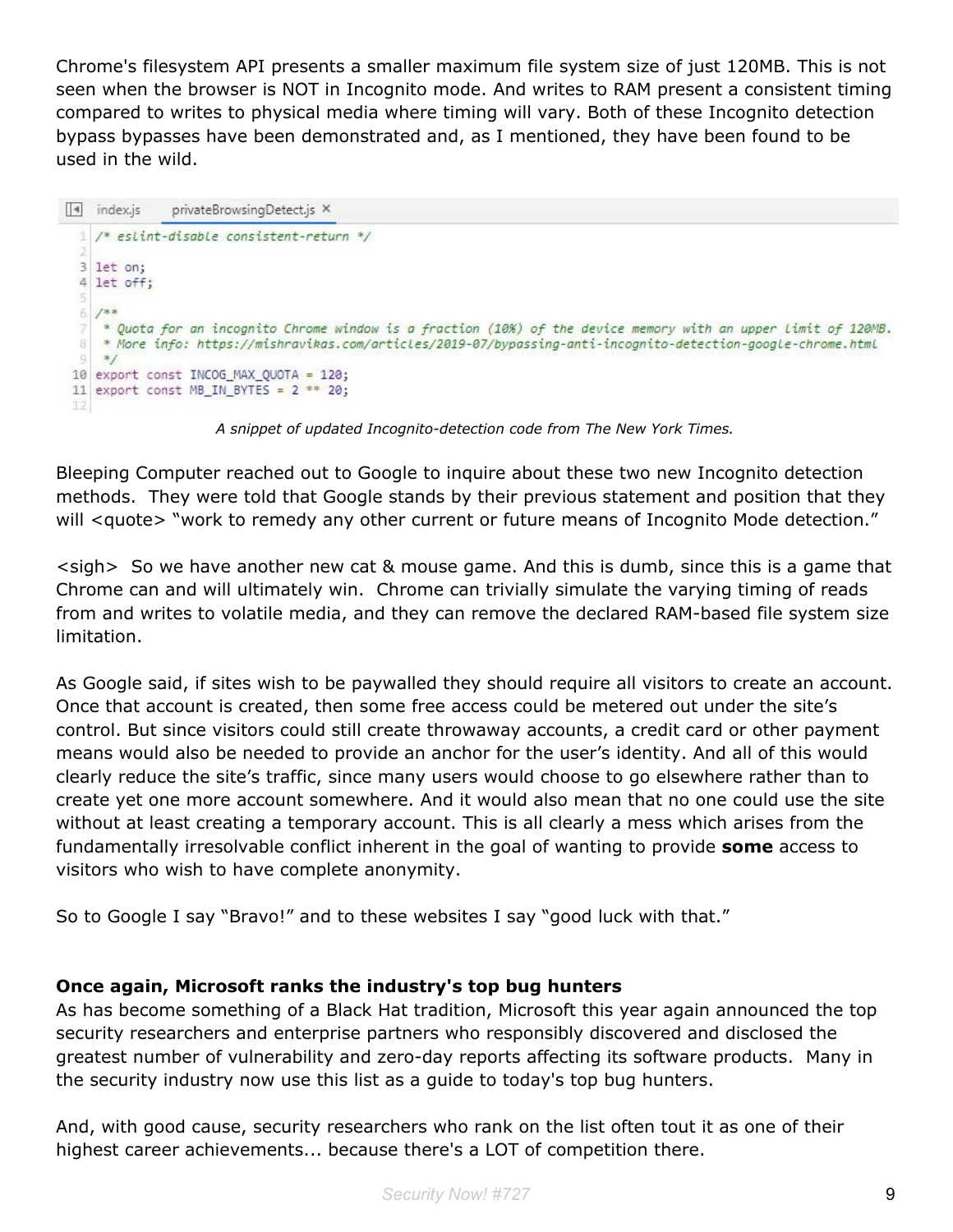According to Microsoft, this year's top security researcher is Yuki Chen of Qihoo 360's Vulcan team. And taking second place is Yuki's colleague, Qixun Zhao, who also won a Pwnie Award for Best Privilege Escalation Bug. All in all, Qihoo 360's Vulcan team managed to place eight researchers in this year's ranking of the top 75…

| <b>MSRC Most Valuable Security Researcher</b><br>2019                            |                             |
|----------------------------------------------------------------------------------|-----------------------------|
| 1. YUKI CHEN OO                                                                  | 39. STEVEN SEELEY (MR_ME)   |
| 2. QIXUN ZHAO OO                                                                 | 40. SCOTT BELL              |
| 3. CAMERON VINCENT OO                                                            | 41. PHAM VAN KHANH ★ ©      |
| 4. ASHAR JAVED OO                                                                | 42. SHIH-FONG PENG          |
| 5. ANDREA MICALIZZI AKA RGOD <sup>@</sup> ∞                                      | 42. HONGZHENHAO             |
| <b>6. LOKIHARDT</b>                                                              | 44. JENS MÜLLER             |
| 7. SURESH CHELLADURAI <sup>00</sup>                                              | 45. ZHONG ZHAOCHEN          |
| 8. КООТ ● ∞                                                                      | 46. RUIBO LIU <sup>@</sup>  |
| 9. MATEUSZ JURCZYK                                                               | 47. JOSHUA GRAHAM           |
| 10. GAL DE LEON 00                                                               | 47. KOSHL                   |
| 11. BAR LAHAV OO                                                                 | 49. RIUSKSK                 |
| 12. MOON LIANG                                                                   | 50. ZHIYI ZHANG             |
| 13. SHEFANG ZHONG 00                                                             | 51. ALEX IONESCU            |
| 14. JAMES FORSHAW                                                                | <b>52. LIULONG</b>          |
| <b>15. BRUNO KEITH TH</b>                                                        | 52. CHEN NAN                |
| <b>16. HUNG HUYNH</b>                                                            | 54. OLEKSANDR MIROSH 京      |
| 17. SIMON ZUCKERBRAUN <sup>@</sup> *                                             | 55. PETER HLAVATY           |
| 18. HONGGANG REN                                                                 | 56. ZHIHUA YAO              |
| 19. RANCHO HAN                                                                   | 57. ANONYMOUS               |
| 20. BL1NNNK                                                                      | <b>57. SUYOUNG LEE</b>      |
| 20. YHZX 2013                                                                    | 59. NETANEL BEN-SIMON       |
| 22. HOSSEIN LOTFI                                                                | 59. RICHARD ZHU             |
| 22. SOROUSH DALILI (@IRSDL)                                                      | 59. YOAV ALON               |
| 24. WEI 水图                                                                       | <b>62. TANGHUI CHEN 67</b>  |
| 25. IVAN FRATRIC                                                                 | 63. YANGKANG (@DNPUSHME)    |
| 26. CVIEW                                                                        | 64. ABDULRAHMAN ALQABANDI ® |
| 27. TERRY ZHANG                                                                  | 64. SALEM FAISAL ELMRAYED   |
| 28. JIHUI LU                                                                     | 66. DANNY GRANDER           |
| 29. JAANUS KÄÄP <sup>@</sup>                                                     | 67. FABIO PIRES (SHMOOPT)   |
| 30. YONGHUI HAN                                                                  | 68. DIRK-JAN MOLLEMA 6      |
| 31. ANTHONY LAOU HINE TSUEI<br>32. ADRIAN IVASCU                                 | <b>68. ANAS LAABAB</b>      |
| 33. ZHENHUAN LI (@ZENHUMANY)                                                     | 70. NETHANEL GELERNTER      |
| 34. LUCAS LEONG (@_WMLIANG_) <sup>@</sup>                                        | 71. WENXU WU                |
| 35. BEHZAD NAJJARPOUR JABBARI                                                    | 72. PGBOY1988               |
| 36. MARCIN TOWALSKI                                                              | 73. MARIO GOMES             |
| 37. EXP-SKY(KAI SONG)                                                            | 73. MATT NELSON             |
| 37. HARDIK SHAH                                                                  | 75. JUNYU ZHOU ®            |
| <b>E</b> High Accuracy<br><b>High Impact</b><br>∞ High Volume                    | ZERO DAY                    |
| Researchers working with Trend Micro's Zero Day Initiative<br><b>IN ITIATIVE</b> |                             |

**Security** Now! #727 **10**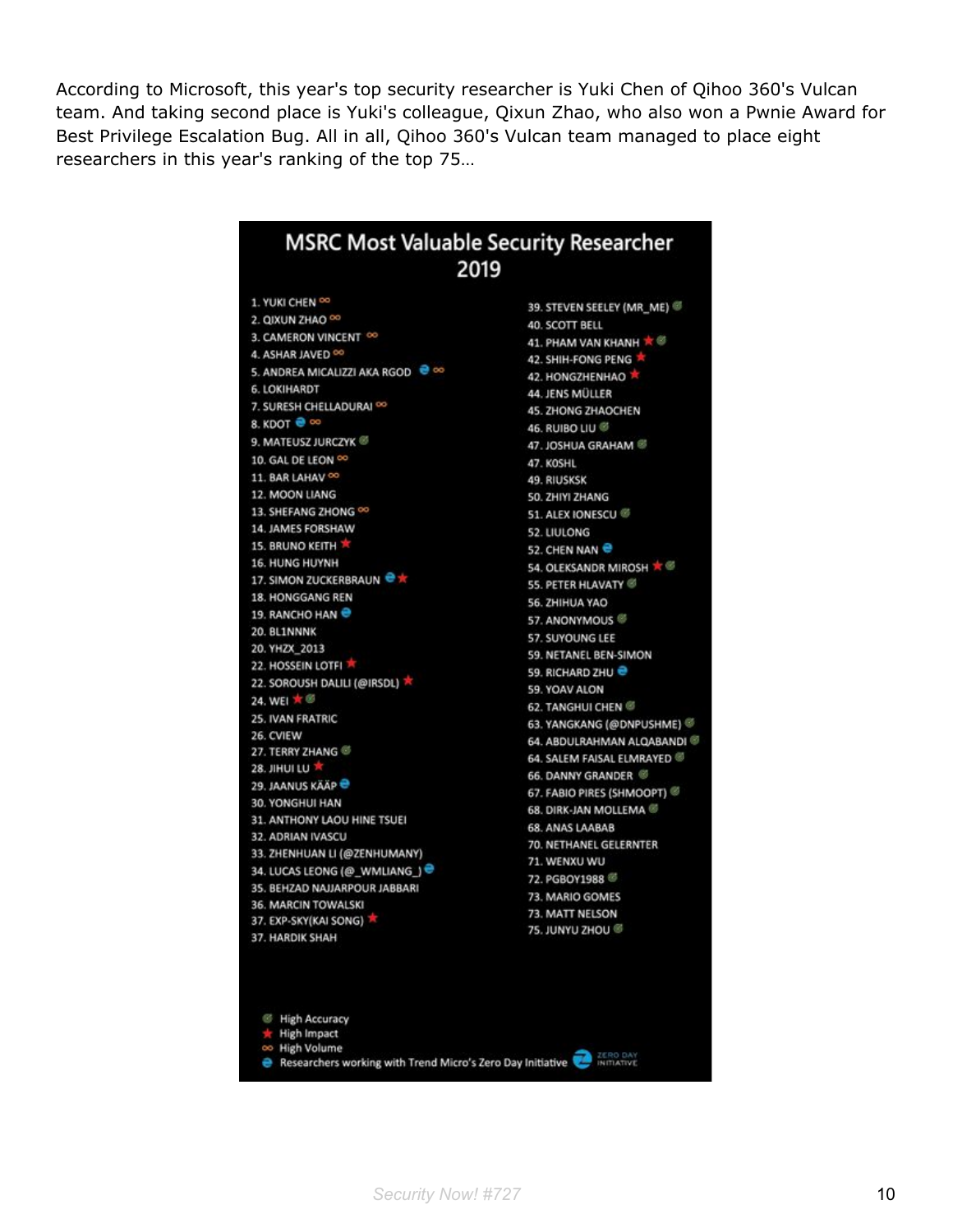#### **And not to be left behind, Apple has also bumped its bounties!**

Apple has just updated the rules of its bug bounty program, announcing some major changes which will come into effect this fall.

Apple has enormously increased the maximum reward for its bug bounty program from \$200,000 to \$1 million making it, by far, the biggest bug bounty offered by any major tech company for reporting vulnerabilities in its products. The \$1 million payouts will be rewarded for a severe deadly exploit—a zero-click kernel code execution vulnerability that enables complete, persistent control of a device's kernel. Less severe exploits will qualify for smaller payouts. So it's now possible to become a hacker millionaire overnight by finding just one serious bug in an Apple product.

And, moreover, Apple's bug bounty program does not only apply to security vulnerabilities in the iOS mobile operating system, but also covers all of its operating systems, including macOS, watchOS, tvOS, iPadOS, and iCloud. Until now, for the past three years, Apple's bug bounty program has only rewarded security researchers and bug bounty hunters for discovering vulnerabilities in iOS. (Note that limitation remains in effect until the newly expanded program comes online this fall.)

But wait... there's more! (Or as Steve Jobs would have said: "One More Thing"...)

Starting next year, Apple will also provide pre-jailbroken iPhones to select trusted security researchers as part of the iOS Security Research Device Program. These devices will have far deeper access than iPhones available to everyday users, including access to ssh, root shell, and advanced debug capabilities, allowing researchers to hunt for vulnerabilities at the secure shell level. Although anyone can apply to receive one of these special iPhones from Apple, the company will hand out only a limited number of these devices and only to qualified researchers.

And there's still more...

In addition to its maximum reward of \$1 million, Apple is also offering a 50% bonus to researchers who find and report security vulnerabilities in its pre-release software ahead of its public release. So, potentially, a maximum reward of up to \$1.5 million. This is smart, since finding pre-release bugs is good for everyone.

Applications for Apple's revised bug bounty program will be open later this year, and this will be open to all researchers, rather than some limited number of security experts approved by Apple.

This expansion and massive boost in the payout of Apple's bug bounty program are likely to be welcomed by security researchers and bug bounty hunters who either publicly disclose vulnerabilities they discovered in Apple products or sell it to private vendors like Zerodium, Cellebrite, and Grayshift who deal in zero-day exploits, for profit. This seems like a clear and smart move on Apple's part. A researcher who does find a show-stopping exploit in an Apple device would be hard-pressed to offer it to Apple for a pittance when the likes of Zerodium would pay much more. Now the developer can be a good guy, do the right thing... and receive a top-of-the-industry monetary reward.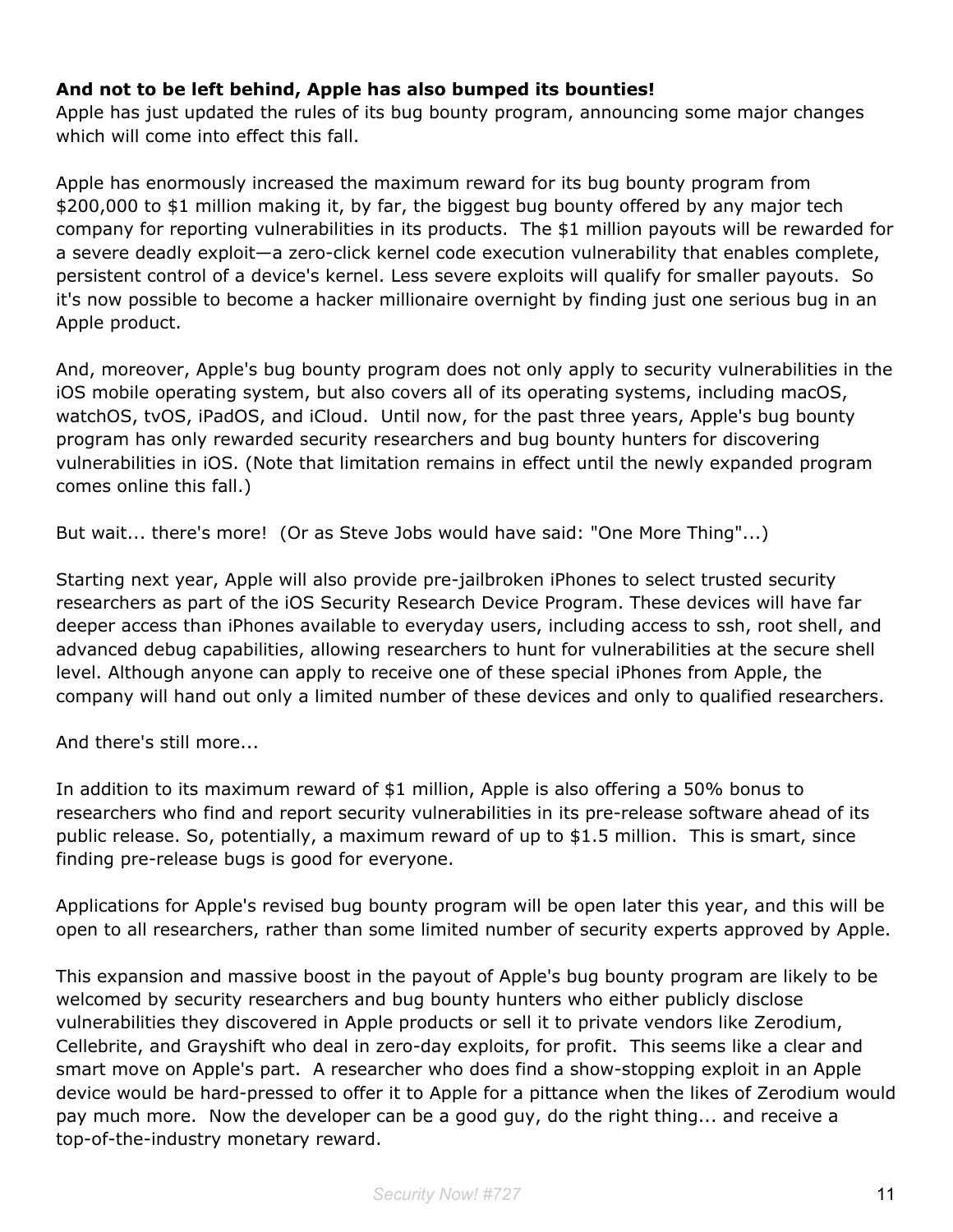# **SQRL**

Ben Fletcher in Dublin, Ireland Subject: Dublin Visit Date: 09 Aug 2019 16:24:36

:

Dear Steve, I was delighted to hear on Security NowN that you are coming to Dublin and I will be at your OWASP talk. I moved to Dublin recently having served in the Royal Air Force in the *UK for the last 16 years. I was originally a mechanical engineer by degree but quickly realised that IT was the future. I started volunteering for IT engineering jobs and haven't looked back. However, this transition left me with a pretty steep learning curve. You might remember the days when Conficker hit a number of networks, we were not immune. As I frantically searched the web for information to be able to understand the issue and brief my superior officers I came across Security Now. Having listened ever since and all previous. Suddenly I was the subject matter expert, deploying and commanding tiger teams to remediate the problem across the UK and the world. I honestly can't thank you enough for the invaluable service you have provided me and the knowledge I've gained over the years. I am now working in Grant Thornton as a Cybersecurity consultant doing all sorts of fun! I'm sure your timetable will be tight while in* Ireland but I would be delighted to take you out for dinner with our team or anything you fancy whether it be something cultural or touristy. It is the least I can offer for you for helping me develop as an IT professional. If there is anything we can do for you while you are in Ireland *please do not hesitate to ask. I look forward to meeting you in person. Kind regards, Ben*

First off, I very much appreciate the offer. But Lorrie and I are already committed to sharing a meal with the Dubin OWASP gang, and when we're not doing that I strongly suspect that we're going to want to just wander around aimlessly soaking up the local environment and culture.

I did want to note that I have put up a short calendar listing the three forthcoming planning SQRL presentations, here in Orange County, California next Thursday, and in both Dublin, Ireland and Gothenburg, Sweden. The Calendar entries contain links to the presentation announcements as well as links to register to attend the meetings if you are interested and able to:

<https://www.grc.com/calendar.htm> <https://grc.sc/cal>

# **Miscellany**

I expected a robust response from our listeners to last week's "Steve's File Sync Journey" podcast, and our listeners did not disappoint. It's very clear that this topic is of great interest to our audience. So there will be a follow-up extensive results podcast.

The way the timing of the SQRL/OWASP presentation trip is working out, with my trip abroad sending in Boston to meet Leo for the LastPass event the following Thursday, I'm going to be away for two Security Now! Podcasts. So Leo and I will pre-record the Security Now! Podcast for the first Tuesday I'll be away on the Saturday afternoon before I depart. But for the following Tuesday, since we were unable to find a time soon after we return to record for that one late,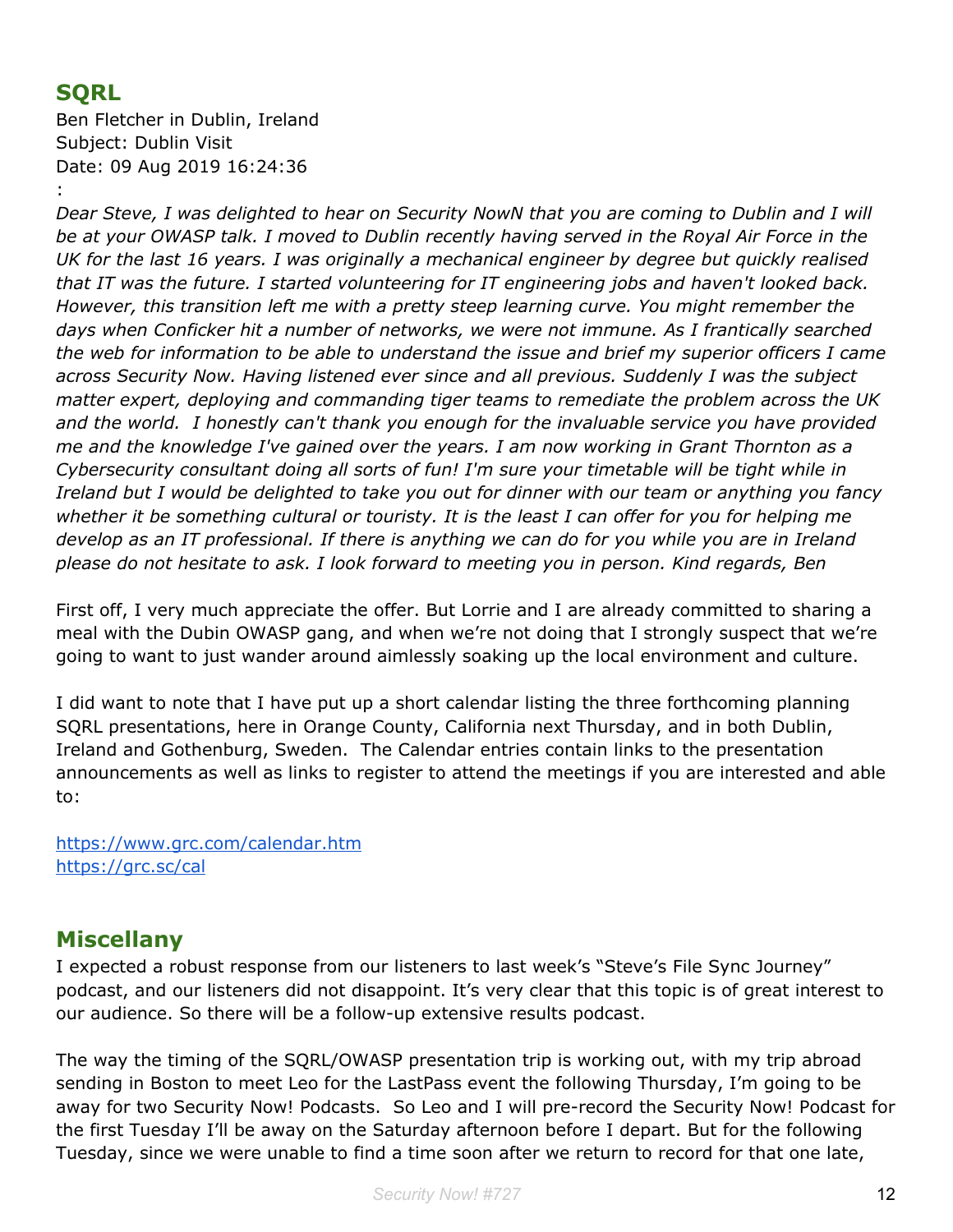we're instead going to pre-record a podcast to fill-in that week... on the results of my several months of exploring multi-system file synchronization solutions.

Along those lines, a note from listener Cliff Spooner in Utah struck me as intriguing and, I thought, very clever: **Subject: SN: 726 - File encryption option - Veracrypt w/ Dropbox:**

Steve,

After listening to your podcast #726 I thought I would share what I do to secure sensitive information in Dropbox. I use Veracrypt, which sounds like a terrible idea because of the large file size of one encrypted container, but Dropbox is magic and it is the only sync solution that is able to transfer only the changes to the container when they are made. Other sync solutions need to re-upload the entire container. You will upload a large container once which may take some time, but after that it will only be changes. Maybe this will help solve some of your issues.

Thanks, Cliff

<<< Explain why this is kind of genius >>>

Although I still need more time to reach conclusions about robust, flexible and secure multi-machine file synching, I need to acknowledge the massive response I received about one solution in particular: **SyncThing**

I now have it running on my Drobo and on both location's workstations. Both locations are behind NAT routers, and my secondary site is actually behind chained double NAT, since I placed a NetGate SG-1100 pfSense firewall/router in front of the ASUS router. And although I do have static mappings and filters in place at each end-point with pfSense -- and I could manually punch some holes through again if necessary -- I first wanted to try firing these babies up with everything behind those NAT routers. SyncThing is UPnP capable, so =if= I had UPnP enabled anywhere (I don't) we know that it could have setup port mappings itself. But as we talked about many moons ago on this podcast, it's possible to punch-through NAT routers with a properly set up Rendezvous server. So it can work when it's done right... and SyncThing does it right. **All** of the SyncThing instances are directly connected without any external relaying required despite the fact that everything is safely behind NAT. And if anyone feels skittish about having a 3rd-party performing NAT punch-through, SyncThing allows you to operate your own NAT Rendezvous server.

I have an idea for an interesting hack that might work to bridge SyncThing to hosted cloud providers for some of the benefits that provides such as automatic versioning and public links.

#### **Regarding last week's Picture of the Week: The "2 & 4 then 3" door lock:**

A good friend was familiar with those combination door locks. He noted that "Press 2 & 4 together, then 3" is, in addition to being printed on the door's paper... also the default factory-set combination for those locks! Unbelievable.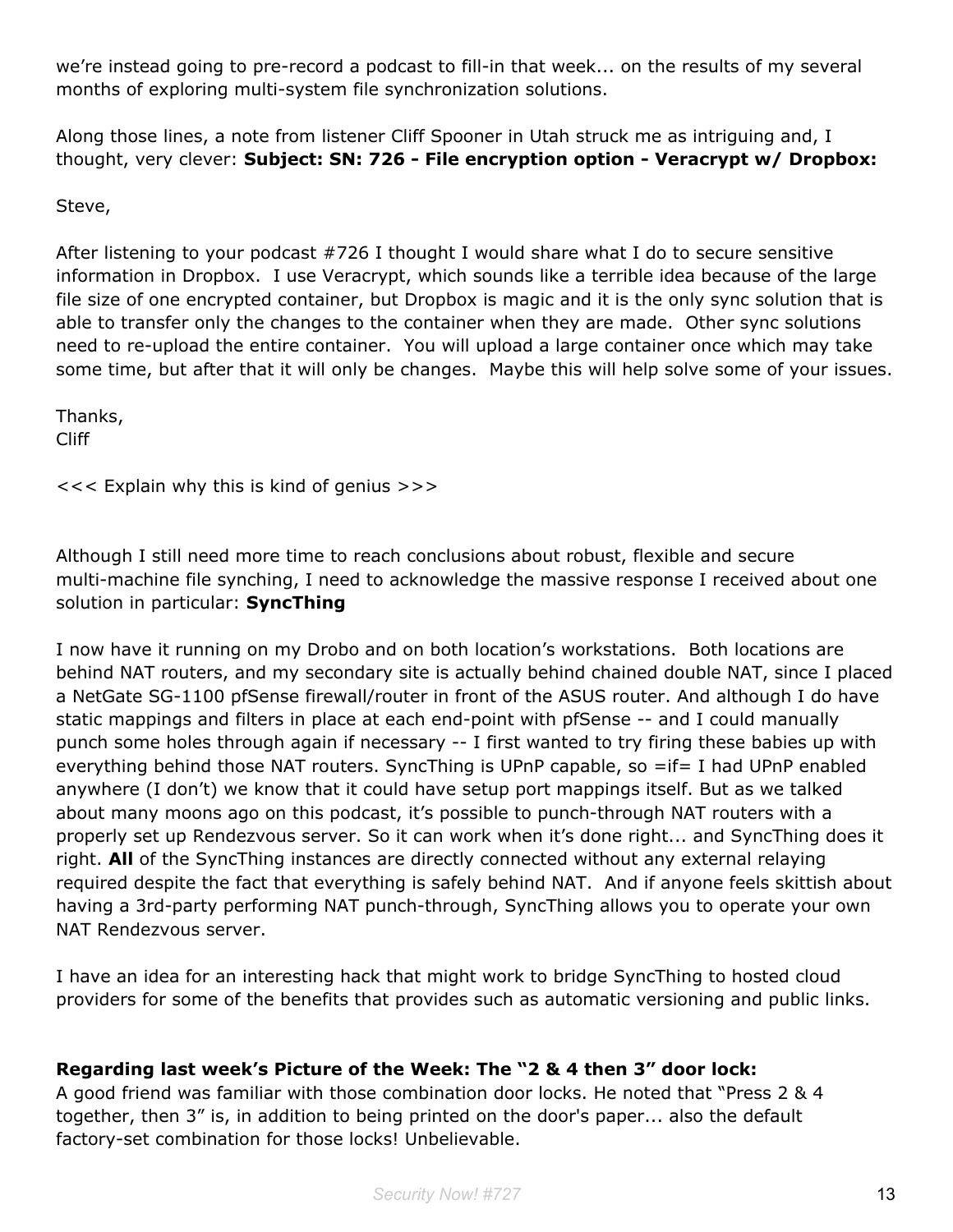# **SpinRite**

"Toe Stubbed" (from the SQRL newsgroup...)

Sue's trusty and crusty old Win XP machine finally died. I had a pair of drives in a mirrored RAID, but one died silently and then the second one bit theS dust. Two weeks ago Sue phoned to give me the bad news. So after that week's podcast I grabbed her machine. SpinRite was able to bring the drive back to life and I made an image of it so that I could capture the important volatile files.

Then I set up a Win7 machine for her. I chose Win7 since it more easily runs "XP mode" in case some 16-bit code is mission critical. As it happens, we had still been keeping an instance of FoxPro v2.6 alive all these years so that Sue could look up early purchasers of SpinRite in case someone with a v1.0, v2.0, v3.1, 4.0 or 5.0 might wish to upgrade to v6.0. I had explained all of this in a note to the SQRL newsgroup since this temporarily side-tracking my focus on the SQRL cryptography documentation, which is what I'm working on now. A member of that group named "Jeff Root" responded to that with the following note:

#### Jeff Root:

I was a v.5 owner, and when I wanted to get the latest, I just bought the v.6 release. It honestly never occurred to me that GRC would be able to find my previous purchase in their records. Especially since years had passed.

Now you're running FoxPro in an emulator, just in case someone wants to upgrade? I wish Microsoft has as much respect and sense of responsibility for their customers. Perhaps if GRC had shareholders, the answer would be different. ;)

# **Closing The Loop**

#### **Spawnandjesus @spawnandjesus**

Hey Steve. I haven't jumped into this week's podcast yet, but I thought I'd let you know your latest Ransomware creators are obviously into anime. The word Ryuk, should be pronounced REE-OOK, as he's a character from a series called Death Note.

Also, thanks for the best tech podcast on the wire. I've been listening for over a year, originally discovered your website as a kid in the 1990s. I love SQRL, I love SpinRite. I'm patiently waiting for the next version to purchase another copy!

#### **Graham Booker @gbooker**

Random SN question: I've noticed in many of your Show Notes for SN, you have " $\sim$ 30 $\sim$ " at the end. What's the history/meaning of this? The SQRL logo in its place in 725 reminded me of this.

*Wikipedia*: -30- has been traditionally used by journalists in North America to indicate the end of a story. It is commonly found at the end of a press release. There are many theories about how the usage came into being, e.g. from that number's use in the 92 Code of telegraphic shorthand to signify the end of a transmission in the American Civil War era. It was included in the Associated Press Phillips Code of abbreviations and short markings for common use. It was commonly used when writing on deadline and sending bits at a time to be typeset, as a necessary way to indicate the end of the article.